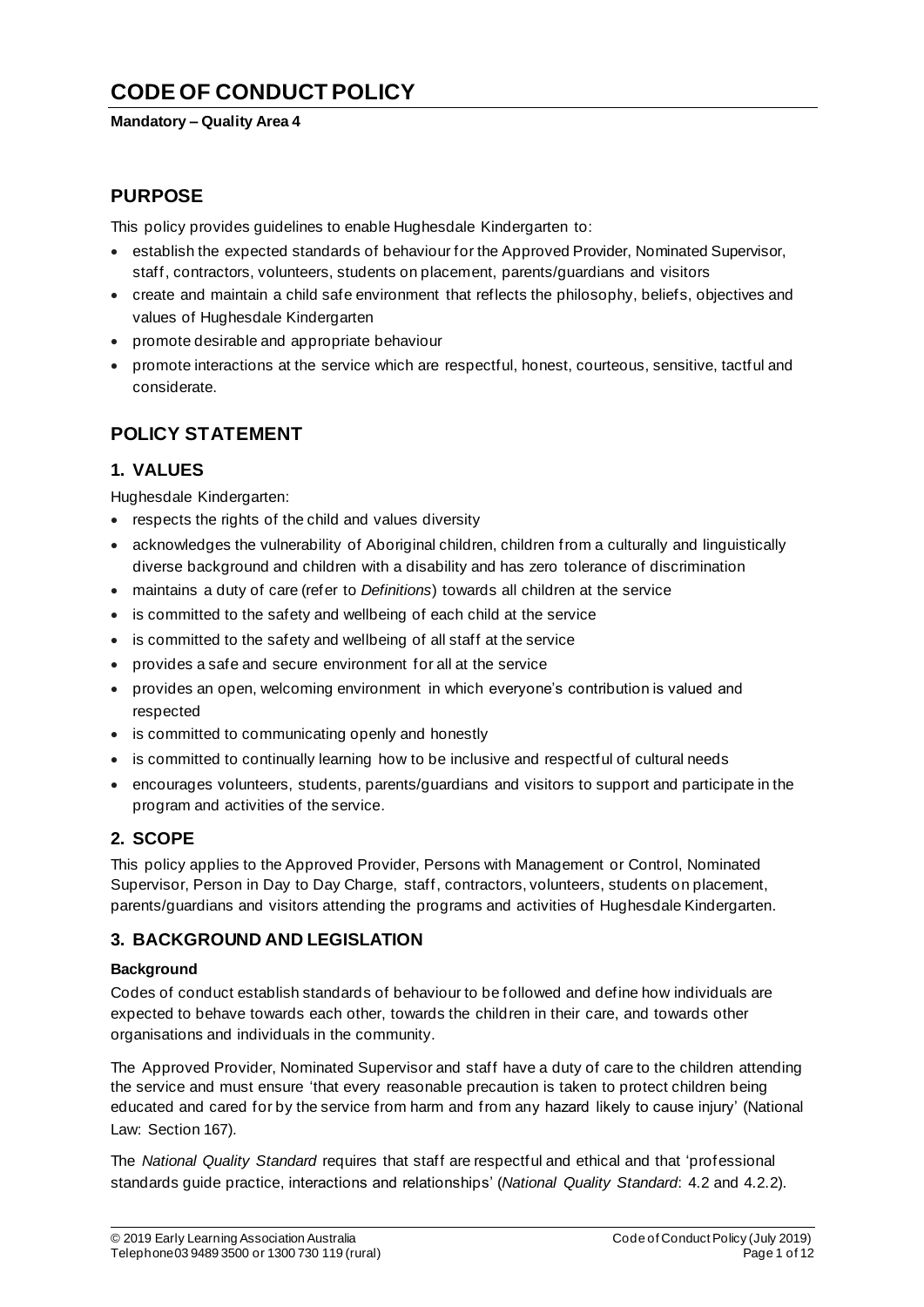Employers also have a legal responsibility to provide, as far as is practicable, a safe workplace that is free from discrimination, bullying and harassment.

Child Safe Standard 3 requires services to develop and review codes of conduct that establish clear expectations for appropriate behaviour with children including:

- how to respond to risks adults may pose to children or that children may pose to each other
- how to ensure the cultural safety of Aboriginal children and culturally and linguistically diverse children
- how to be inclusive of all children, including children with a disability.

A Code of Conduct should be informed by the service's philosophy, beliefs and values, and based on ethical principles of mutual respect, equity and fairness. Consideration should be given to the Victorian Teaching Profession *Code of Conduct and the Code of Ethics* and to the Early Childhood Australia's *Code of Ethics* in developing the code of conduct.

The Approved Provider must ensure that the Nominated Supervisor, staff, contractors, volunteers, students on placement, parents/guardians, children and others attending the programs and activities of Hughesdale Kindergarten adhere to the expectations outlined in the Code of Conduct when communicating to and interacting with:

- children at the service and their parents and family members
- each other
- others in the community.

#### **Legislation and standards**

Relevant legislation and standards include but are not limited to:

- *Charter of Human Rights and Responsibilities Act 2006* (Vic)
- Child Safe Standards (Vic)
- *Children, Youth and Families Act 2005* (Vic)
- *Child Wellbeing and Safety Act 2005* (Vic)
- *Disability Discrimination Act 1992* (Cth)
- *Education and Care Services National Law Act 2010*: Sections 166, 167, 174
- *Education and Care Services National Regulations 2011*: Regulations 155, 156, 157, 175
- *Equal Opportunity Act 2010* (Vic)
- *Fair Work Act 2009* (Cth)
- Fair Work Regulations 2009 (Cth)
- National Quality Standard, Quality Area 4: Staffing Arrangements
- *Occupational Health and Safety Act 2004*
- *Occupational Health and Safety Regulations 2007*
- *Racial Discrimination Act 1975*
- *Racial and Religious Tolerance Act 2001* (Vic)
- *Sex Discrimination Act 1984* (Cth)
- Victorian Institute of Teaching *The Victorian Teaching Profession Code of Conduct*
- Victorian Institute of Teaching *The Victorian Teaching Profession Code of Ethics*

The most current amendments to listed legislation can be found at:

- Victorian Legislation Victorian Law Today: http://www.legislation.vic.gov.au
- Commonwealth Legislation Federal Register of Legislation: https://www.legislation.gov.au/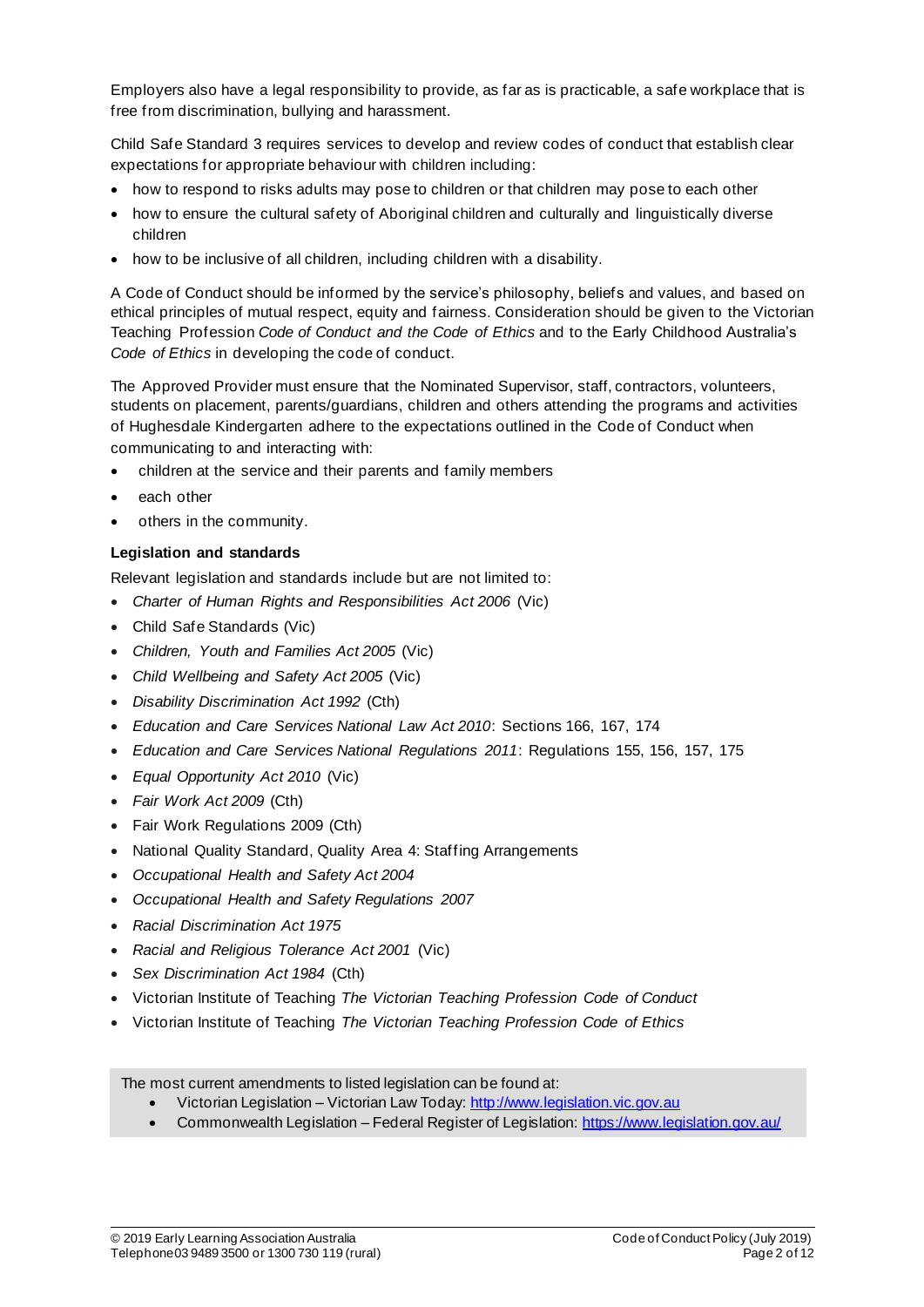### **4. DEFINITIONS**

The terms defined in this section relate specifically to this policy. For commonly used terms e.g. Approved Provider, Nominated Supervisor, Regulatory Authority etc. refer to the *General Definitions* section of this manual.

**Bullying:** Repeated verbal, physical, social or psychological behaviour that is harmful and involves the misuse of power by an individual or group towards one or more persons. Bullying occurs when one or more people deliberately and repeatedly upset or hurt another person, damage their property, reputation or social acceptance.

**Duty of care:** A common law concept that refers to the responsibilities of organisations to provide people with an adequate level of protection against harm and all reasonable foreseeable risk of injury.

**Ethical conduct:** Behavior which reflects values or a code of conduct.

**Harassment:** When someone is demeaning, derogatory or intimidating towards another person. Harassment includes:

- racial taunts
- taunts about sexual orientation or gender identity
- sexual harassment: unwelcome physical, verbal or written behaviour of a sexual nature
- repeated insulting remarks.

**Investigator:** A person/staff member assigned or organization engaged with the responsibility of investigating suspected breaches of the Code of Conduct by the Approved Provider.

**Notifiable complaint:** A complaint that alleges a breach of the Education and Care Services National Act or Regulation, or alleges that the health, safety or wellbeing of a child at the service may have been compromised. Any complaint of this nature must be reported by the Approved Provider to the secretary of DET within 24 hours of the complaint being made (Section 174(2) (b), Regulation 176(2) (b)). Written reports to DET must include:

- details of the event or incident
- the name of the person who initially made the complaint
- if appropriate, the name of the child concerned and the condition of the child, including a medical or incident report (where relevant)
- contact details of a nominated member of the Grievances Subcommittee/investigator
- Any other relevant information.

Written notification of complaints must be submitted via the National Quality Agenda IT system (NQAITS): http://www.acecqa.gov.au/national-quality-agenda-it-system. If the Approved Provider is unsure whether the matter is a notifiable complaint, it is good practice to contact DET for confirmation.

**Respect:** Demonstrating regard for the rights of individuals, for different values and points of views.

**Serious incident:** A serious incident is defined as (regulation 12):

- the death of a child
	- while being cared for by an education and care service; or
	- following an incident while being educated and cared for by an education and care service
- any incident involving serious injury or trauma to, or illness of, a child while being educated and cared for by an education and care service -
	- which a reasonable person would consider required urgent medical attention from a registered medical practitioner (examples include broken limbs or anaphylaxis reaction) attention of a registered medical practitioner; or
	- for which the child attended, or ought reasonably to have attended a hospital.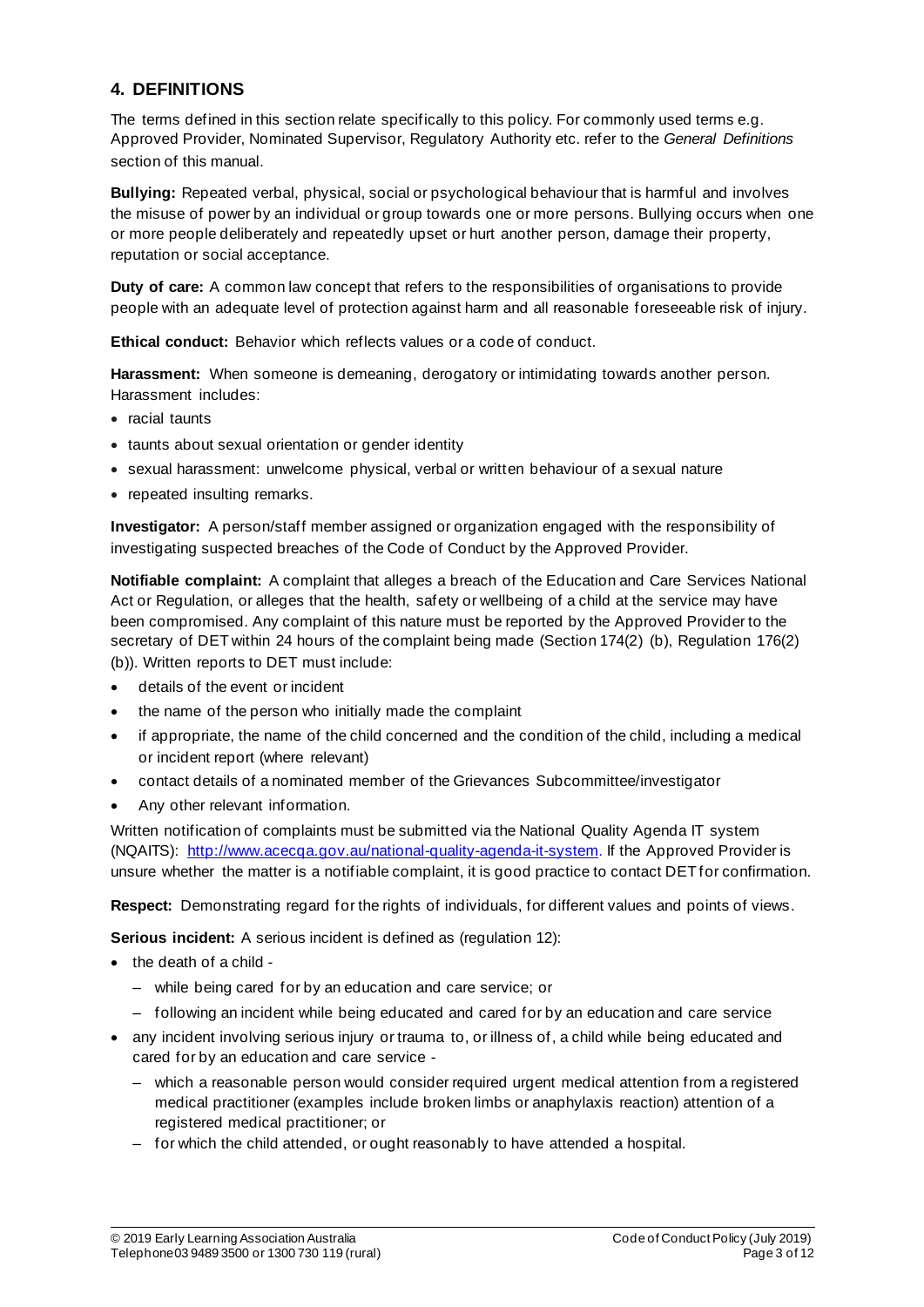- any incident where the attendance by emergency services at the education and care service premises was sought, or ought reasonably to have been sought
- any circumstances where a child being educated and cared for by an education and care service appears to be missing or cannot be accounted for;
	- appears to have been taken or removed from the education and care services premises in a manner that contravenes National Regulations;
	- is mistakenly locked in or locked out of the education and care service premises o r any part of the premises.

The Regulatory Authority must be notified of a serious incident (section 174(2)(a)) **in writing in the case of:**

- the death of a child, as soon as practicable but within 24 hours of the death, or the time that the person becomes aware of the death
- any other serious incident, within 24 hours of the incident or the time that the perso n becomes aware of the incident

Written notification of serious incidents must be submitted via the ACECQA portal using the appropriate forms at https://www.acecqa.gov.au/resources/applications.

**Support:** Work in a co-operative and positive manner.

### **5. SOURCES AND RELATED POLICIES**

#### **Sources**

- Early Childhood Australia, *Code of Ethics*: http://www.earlychildhoodaustralia.org.au/ourpublications/eca-code-ethics/
- United Nations, *The Universal Declaration of Human Rights*: http://www.un.org/en/universaldeclaration-human-rights/
- United Nations, *Convention on The Rights of the Child*: http://www.unicef.org/crc/
- Victoria Legal Aid: www.legalaid.vic.gov.au
- Victorian Institute of Teaching The Victorian Teaching Profession Code of Conduct and Code of Ethics: http://www.vit.vic.edu.au

#### **Related policies**

- *Child Safe (formerly Child Protection) Policy*
- *Complaints and Grievances Policy*
- *Delivery and Collection of Children Policy*
- *Interactions with Children Policy*
- *Occupational Health and Safety Policy*
- *Privacy and Confidentiality Policy*
- *Relaxation and Sleep Policy*
- *Staffing Policy*

### **RESPONSIBILITIES**

#### **The Approved Provider or Persons with Management and Control is responsible for:**

- providing a safe environment for staff, contractors, volunteers, students on placement, parents/guardians, children and others attending the programs and activities of Hughesdale Kindergarten
- providing guidance through leadership and by being a positive role model
- developing and updating/ reviewing codes of conduct for Hughesdale Kindergarten in collaboration with the Nominated Supervisor, staff, parents/guardians, children and others involved with the service (refer to Attachments 1 and 3)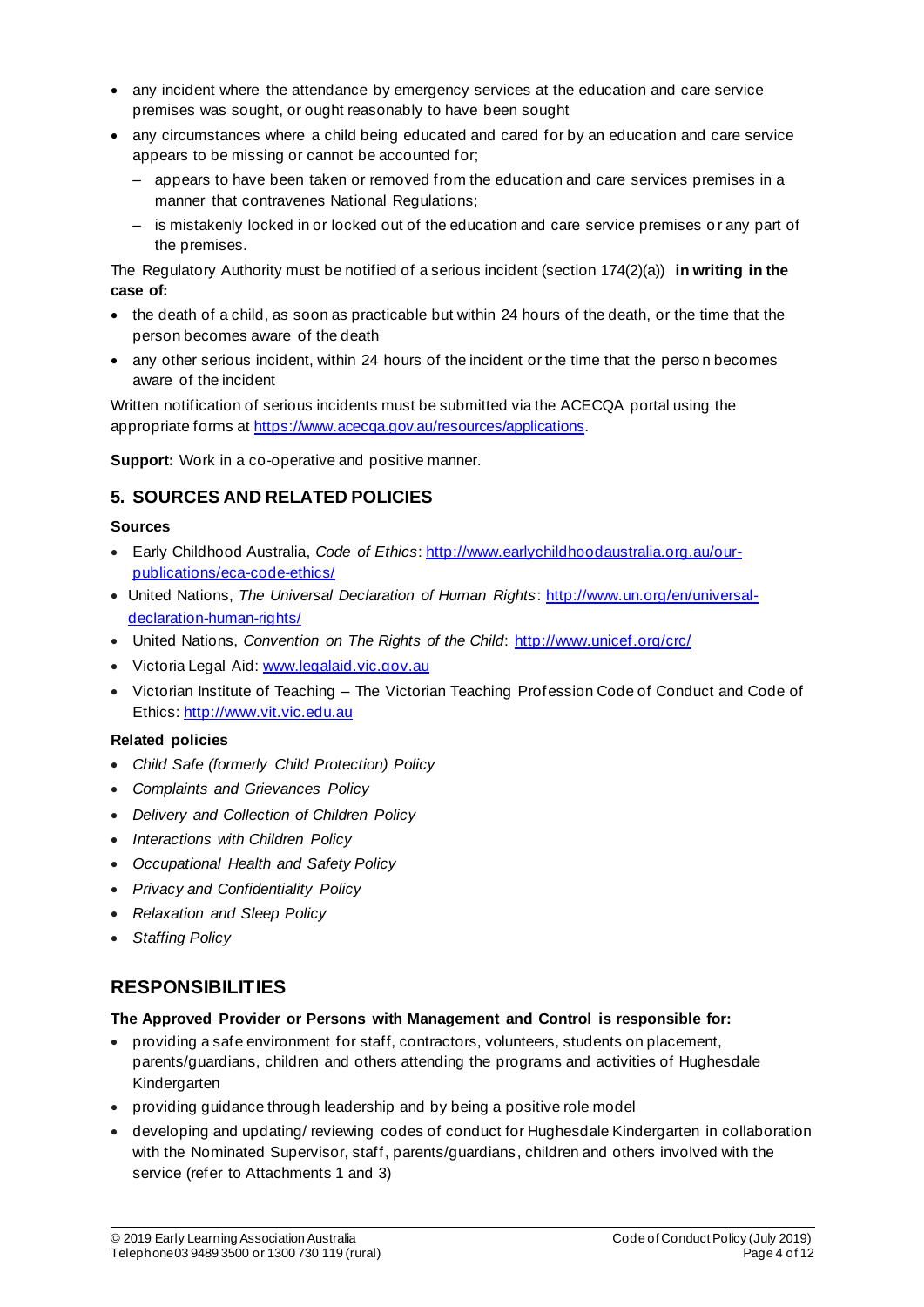- ensuring that staff, volunteers, students and parents/guardians are provided with a copy of this policy on employment, engagement or enrolment at the service and that the current codes of conduct are publicly displayed and promoted to everyone including contractors and visitors
- ensuring that staff complete and sign the *Code of Conduct Acknowledgement* (refer to Attachment 2) and that these are filed with individual staff records upon engagement in the service
- ensuring that the codes of conduct are regularly discussed at staff meetings to reinforce expectations
- developing a culture of accountability within the service for complying with the code(s) of conduct and being prepared to respond when behavioural expectations are not adhered to
- ensuring that all children being educated and cared for at Hughesdale Kindergarten are protected from harm and any hazard likely to cause injury (National Law: Section 167) and that the children know who to speak to about any concerns and that their concerns are followed-up
- working with the Nominated Supervisor, staff, students, volunteers, parents/guardians and others at the service to provide an environment that encourages positive interactions , supports constructive feedback and holds one another to the codes of conduct
- ensuring that parents/guardians of a child attending the service can enter the service premises at any time that the child is being educated and cared for, except where this may pose a risk to the safety of children or staff, or conflict with any duty of care of the Approved Provider, Nominated Supervisor or educators under the Law (Regulation 157)
- ensuring that contractors, volunteers, parent/guardians, students or visitors at the service are not placed in a situation where they are left alone with a child
- respecting individual abilities, needs, cultural practices and beliefs in all interactions, both verbal and non-verbal
- notifying DET in writing within 24 hours of a serious incident (refer to *Definitions*) or of a notifiable complaint (refer to *Definitions*) at the service (National Law: Sections 174(2)(b) and 174(4), National Regulations: Regulations 175(2)(c) and 176(2)(b)) via the NQAITS
- referring notifiable complaints (refer to *Definitions*), grievances or complaints that are unable to be resolved appropriately and in a timely manner to the Grievances Subcommittee/investigator (refer to *Complaints and Grievances Policy*)
- activating the *Complaints and Grievances Policy* on notification of a breach of the *Code of Conduct Policy*
- taking appropriate disciplinary or legal action, or reviewing the terms of employment in the event of misconduct or a serious breach of the *Code of Conduct Policy*
- contacting Police in an emergency situation where it is believed that there is an immediate risk, such as when violence has been threatened or perpetrated or where sexual abuse or grooming is suspected as outlined in the *Child Safe (formerly Child Protection) Policy*.

### **The Nominated Supervisor and Persons in Day to Day Charge is responsible for:**

- ensuring that the children educated and cared for at Hughesdale Kindergarten are protected from harm and from any hazard likely to cause injury (National Law: Section 167)
- providing guidance through their leadership and by being a positive role model
- assisting the Approved Provider to develop codes of conduct for staff and parents/guardians, students, contractors, volunteers and visitors (refer to Attachments 1 and 3 for samples)
- completing and signing the *Code of Conduct Acknowledgement* for staff (refer to Attachment 2)
- adhering to the Code of Conduct for staff at all times
- informing the Approved Provider in the event of a serious incident (refer to *Definitions*), of a notifiable complaint (refer to *Definitions*) or of a breach of the *Code of Conduct Policy*
- contacting Police in an emergency situation where it is believed that there is an immediate risk, such as when violence has been threatened or perpetrated, or where sexual abuse or grooming is suspected as outlined in the *Child Safe (formerly Child Protection) Policy*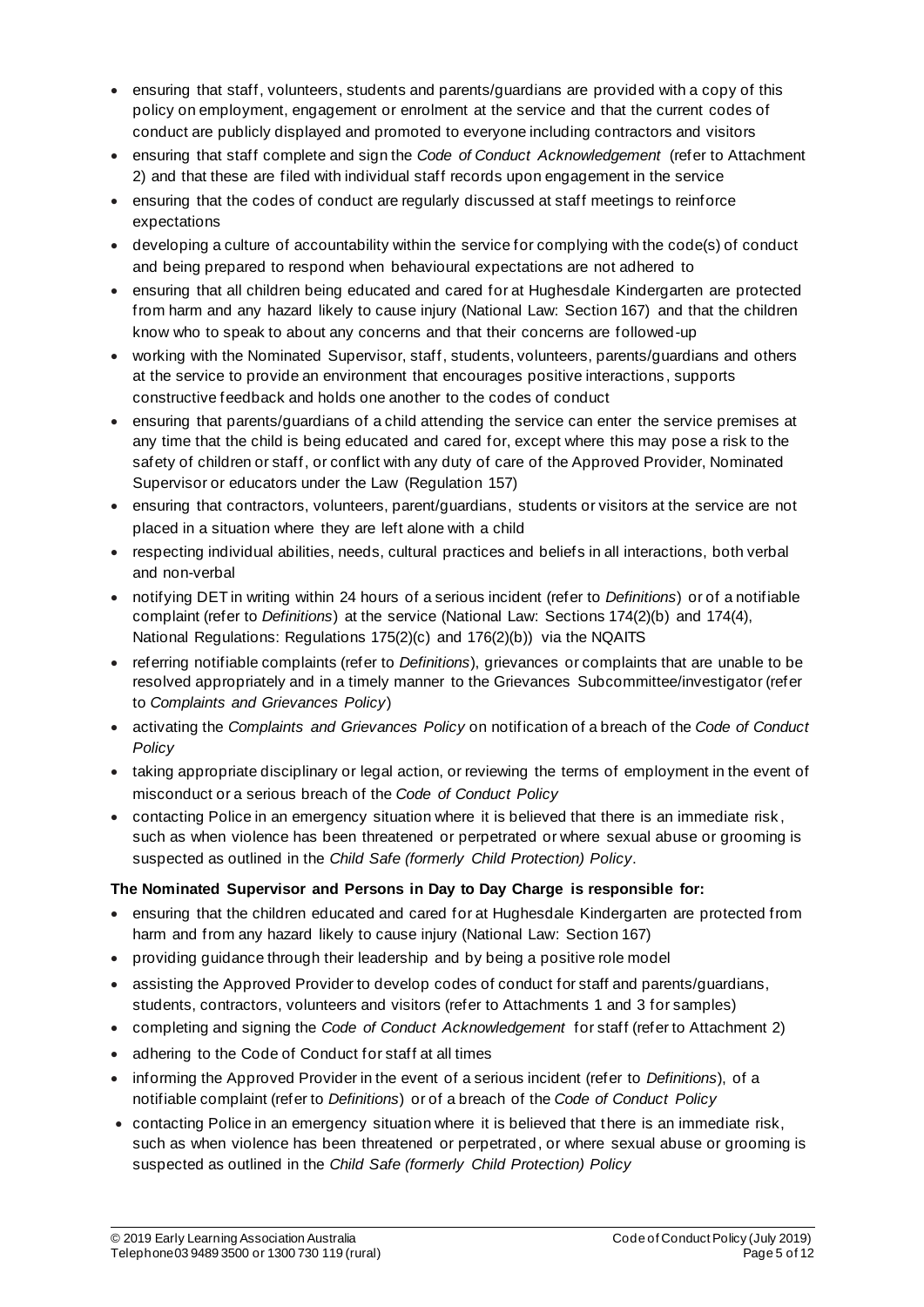- working with the Approved Provider, staff, students, volunteers, parents/guardians and others at the service to provide an environment that encourages positive interactions, supports constructive feedback and holds one another to the codes of conduct
- ensuring that parents/guardians, students and volunteers sign the code of conduct (refer to Attachment 4)
- ensuring that parents/guardians of a child attending the service can enter the service premises at any time that the child is being educated and cared for, except where this may pose a risk to the safety of children or staff, or conflict with any duty of care of the Approved Provider, Nominated Supervisor or educators under the Law (Regulation 157)
- developing practices and procedures to ensure that parent/guardians, students, contractors, volunteers or visitors at the service, are not placed in a situation where they are left alone with a child
- respecting individual abilities, needs, cultural practices and beliefs in all interactions, both verbal and non-verbal
- understanding and accepting that serious breaches of this code will be deemed misconduct and may lead to disciplinary or legal action, or a review of their employment.

#### **All staff are responsible for:**

- assisting the Approved Provider to develop a code of conduct for staff (refer to Attachment 1)
- completing and signing the *Code of Conduct Acknowledgement* (refer to Attachment 2)
- adhering to the code of conduct for staff (refer to Attachment 1) at all times
- providing guidance to students, volunteers, parents/guardians, students and visitors through positive role modelling and, when appropriate, clear and respectful directions
- working with the Approved Provider, Nominated Supervisor, their colleagues, students, volunteers, parents/guardians and others at the service to provide an environment that encourages positive interactions, supports constructive feedback and holds one another to the codes of conduct
- ensuring that parents/guardians, students, contractors, volunteers and visitors at the service are not placed in a situation where they are left alone with a child
- informing the Approved Provider in the event of a serious incident (refer to *Definitions*), of a notifiable complaint (refer to *Definitions*) or of a breach of the *Code of Conduct Policy*
- contacting Police in an emergency situation where it is believed that there is an immediate risk, such as when violence has been threatened or perpetrated or where sexual abuse or grooming is suspected as outlined in the *Child Safe (formerly Child Protection) Policy*.
- respecting individual abilities, needs, cultural practices and beliefs in all interactions, both verbal and non-verbal
- understanding and accepting that serious breaches of this code will be deemed misconduct and may lead to disciplinary or legal action, or a review of their employment.

#### **Parents/guardians are responsible for:**

- reading the *Code of Conduct Policy*
- completing and signing the Code of Conduct for parents/guardians (refer to Attachments 3 and 4)
- abiding by the Code of Conduct for parents/guardians
- complying with all policies of the service.

#### **Students, contractors, volunteers and visitors while at the service, are responsible for following this policy and its procedures.**

## **EVALUATION**

In order to assess whether the values and purposes of the policy have been achieved, the Approved Provider will:

• regularly seek feedback from everyone affected by the policy regarding its effectiveness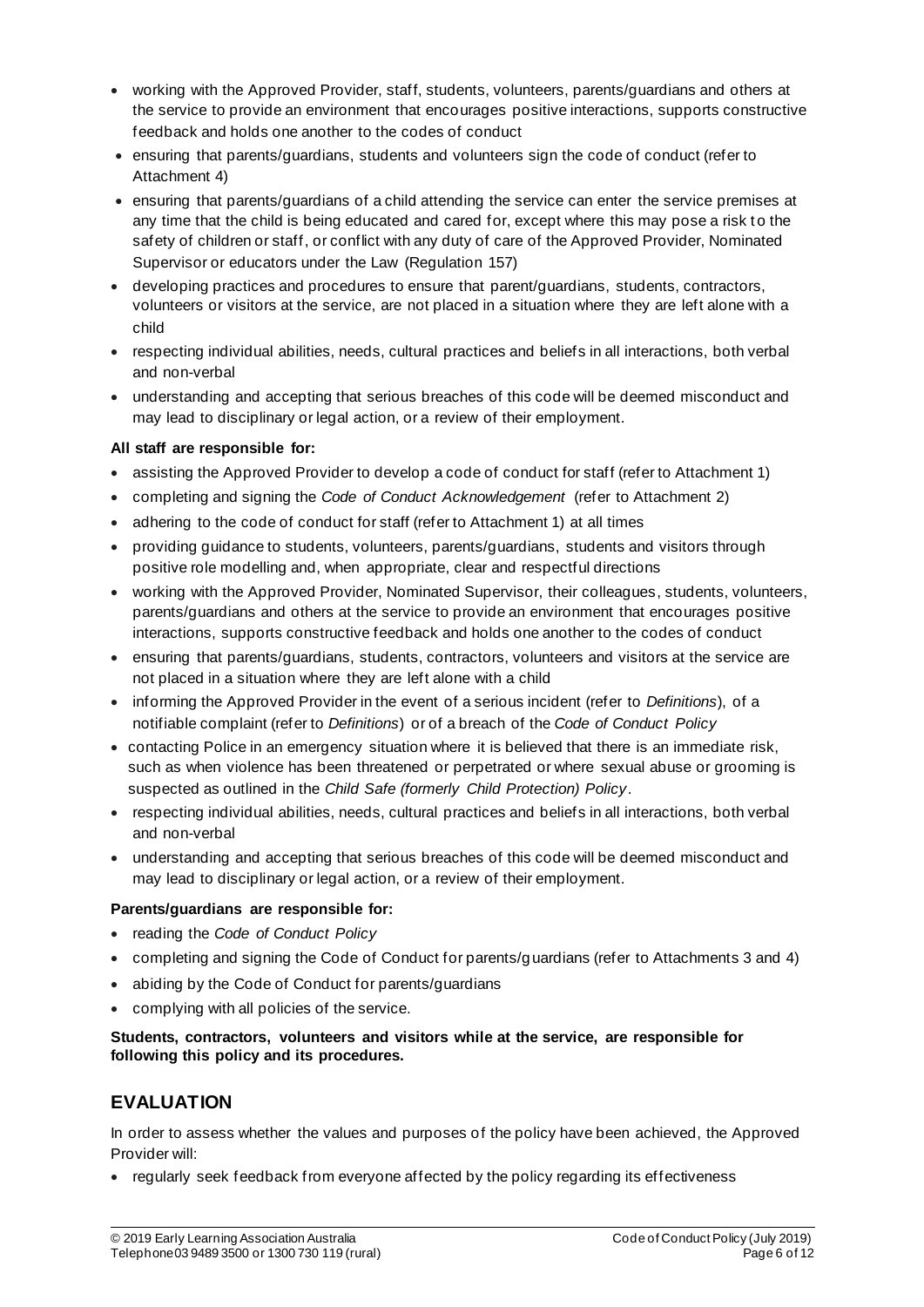- monitor the implementation, compliance, complaints and incidents in relation to this policy
- assess whether a satisfactory resolution has been achieved in relation to issues arising from this policy
- keep the policy up to date with current legislation, research, policy and best practice
- revise the policy and procedures as part of the service's policy review cycle, or as required
- notify parents/guardians at least 14 days before making any changes to this policy or its procedures.

## **ATTACHMENTS**

- Attachment 1: Sample Code of Conduct for Approved Provider, Nominated Supervisor and all staff
- Attachment 2: Code of Conduct Acknowledgement for staff
- Attachment 3: Sample Code of Conduct for parents/guardians, students, contractors and volunteers
- Attachment 4: Code of Conduct Acknowledgement for parents/guardians, students, contractors and volunteers

## **AUTHORISATION**

This policy was adopted by the Approved Provider of Hughesdale Kindergarten on 14 October 2020.

## **NEXT REVIEW DATE: OCTOBER 2022**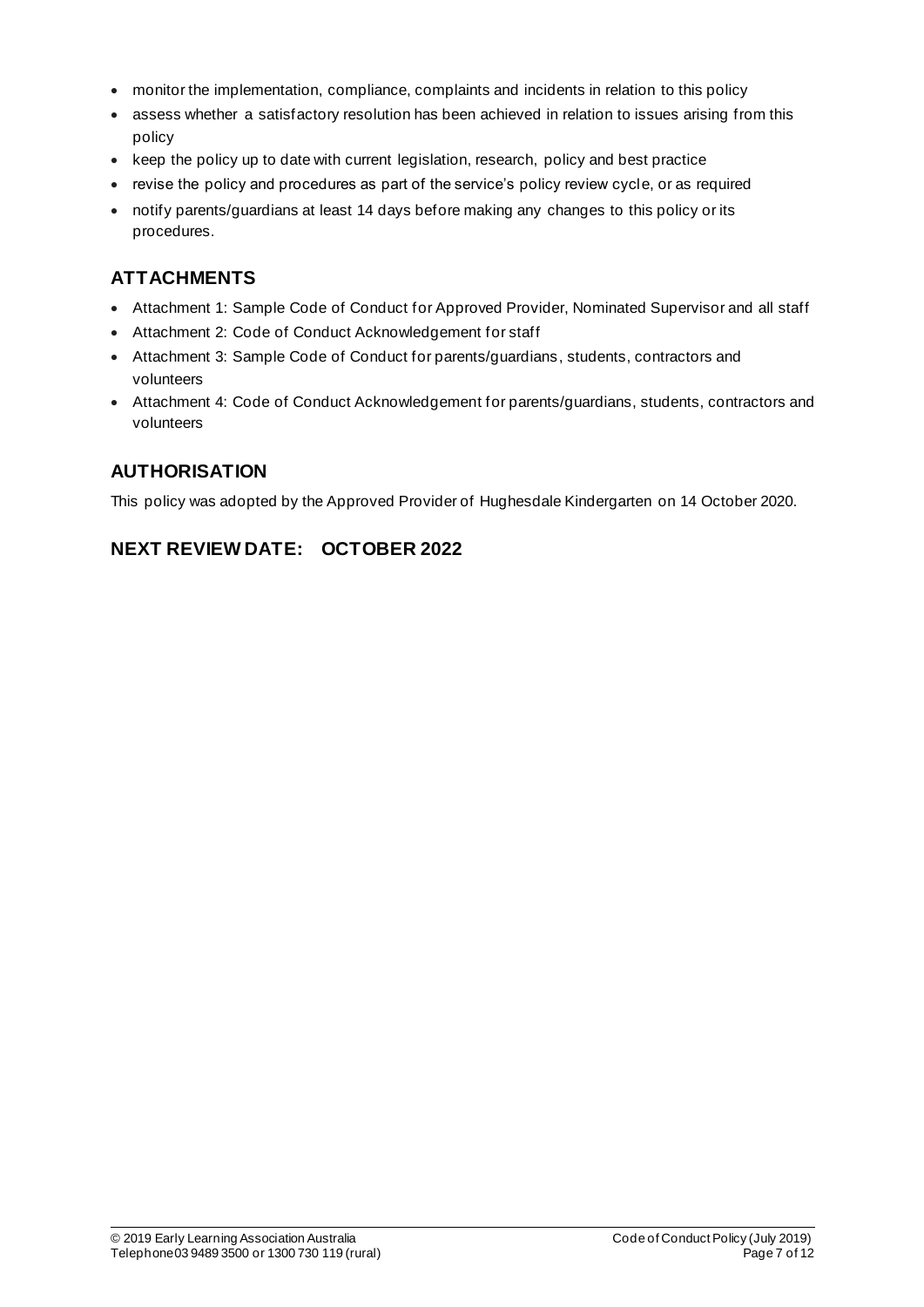## **ATTACHMENT 1 Code of conduct for the Approved Provider, Persons with Management and Control, Nominated Supervisor and all staff<sup>1</sup>**

The Approved Provider, Persons with Management and Control, Nominated Supervisor and all staff at Hughesdale Kindergarten are responsible for promoting the safety and wellbeing of children and their families by:

welcoming all children and their families and being inclusive

- treating everyone with respect, including listening to and valuing their ideas and opinions
- contributing to a culture of child safety
- adhering to the *Child Safe (formerly Child Protection) Policy* and all other policies
- taking all reasonable steps to protect children from abuse
- respecting the privacy of children and their families, and only disclosing information to people who have a need to know as required under the *Privacy and Confidentiality Policy*
- reporting and acting on any breaches of this Code of Conduct, complaints or concerns.

#### **Professional responsibilities**

The Approved Provider, Persons with Management and Control, Nominated Supervisor and all staff demonstrate our commitment to our professional responsibilities by:

undertaking duties in a competent, timely and responsible way

- ensuring our knowledge and expertise is up to date and relevant to our roles
- being aware of the role of other professionals and agencies and working collaboratively and within the limits of our professional expertise
- understanding and complying with legal obligations in relation to:
	- − discrimination, harassment and vilification
	- − negligence
	- − grooming
	- − disclosure of child sexual abuse
	- − protection of a child from child sexual abuse
	- − mandatory reporting
	- − privacy and confidentiality
	- − occupational health and safety, including emergency evaluation procedures
	- − raising any complaints or grievances in accordance with the Complaints and Grievances Policy
	- − maintaining teacher registration and Working with Children checks as applicable.
- raising any complaints or grievances in accordance with the *Complaints and Grievances Policy.*

#### **Relationships with children**

The Approved Provider, Persons with Management and Control, Nominated Supervisor and all staff at Hughesdale Kindergarten demonstrate our commitment to high-quality education and care for children by:

- encouraging children to express themselves and their opinions
- allowing children to undertake experiences that develop self -reliance and self-esteem
- maintaining a safe environment for children
- being a positive role model at all times

<sup>1</sup> This attachment was informed by the Victorian Institute of Teaching's *The Victorian Teaching Profession Code of Conduct* and *A Guide for Creating A Child Safe Organisation*, available from the Commission for Children and Young People (refer to *Sources)*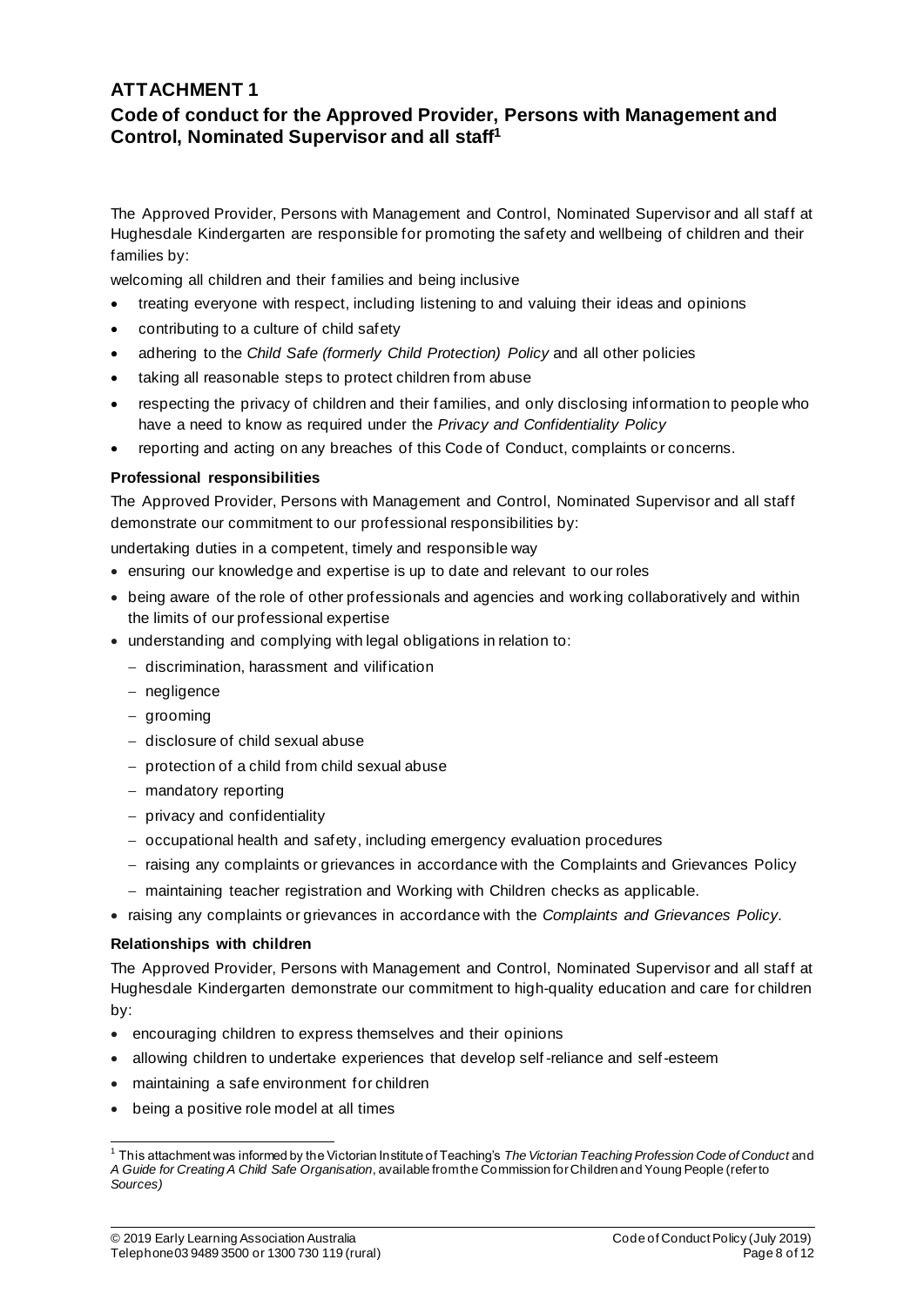- speaking to children in an encouraging and positive manner
- giving each child positive guidance and encouraging appropriate behaviour
- providing opportunities for children to interact and develop respectful and positive relationships with each other, and with other staff members and volunteers at the service
- regarding all children equally, and with respect and dignity
- having regard to their cultural values and supporting them to express their culture
- respecting individual difference including age, physical and intellectual development, and catering for the abilities of each child at the service
- working with children in an open and transparent way by informing other staff about the work being done with children
- encouraging and assisting children to undertake activities of a personal nature for themselves e.g. toileting and changing clothes
- informing children if physical contact is required for any purpose, asking them if they are comfortable with this interaction and complying with the *Interactions with Children policy*.

#### **Relationships with parents/guardians and families**

In our relationships with parents/guardians and families, the Approved Provider, Nominated Supervisor and all staff demonstrate our commitment to collaboration by:

- working collaboratively with parents/guardians and families
- considering the perspective of parents/guardians and families when making decisions that impact on the education and care of their child
- communicating with parents/guardians and families in a timely and sensitive manner
- responding to concerns expressed by parents/guardians and families in a timely and appropriate manner.

#### **Relationships with employer and between colleagues**

In relationships with the Approved Provider, Persons with Management and Control, Nominated Supervisor and between colleagues, staff demonstrate collegiality by:

- encouraging others to act in accordance with this Code of Conduct and taking action when they observe behaviours which are outside of the Code of Conduct
- developing relationships based on mutual respect, equity and fairness
- working in partnership in a courteous, respectful and encouraging manner
- valuing the input of others
- sharing expertise and knowledge in appropriate forums, and in a considered manner
- respecting the rights of others as individuals
- giving encouraging and constructive feedback, and respecting the value of different professional approaches
- being prepared to have difficult conversations and use constructive processes to address differences of opinion.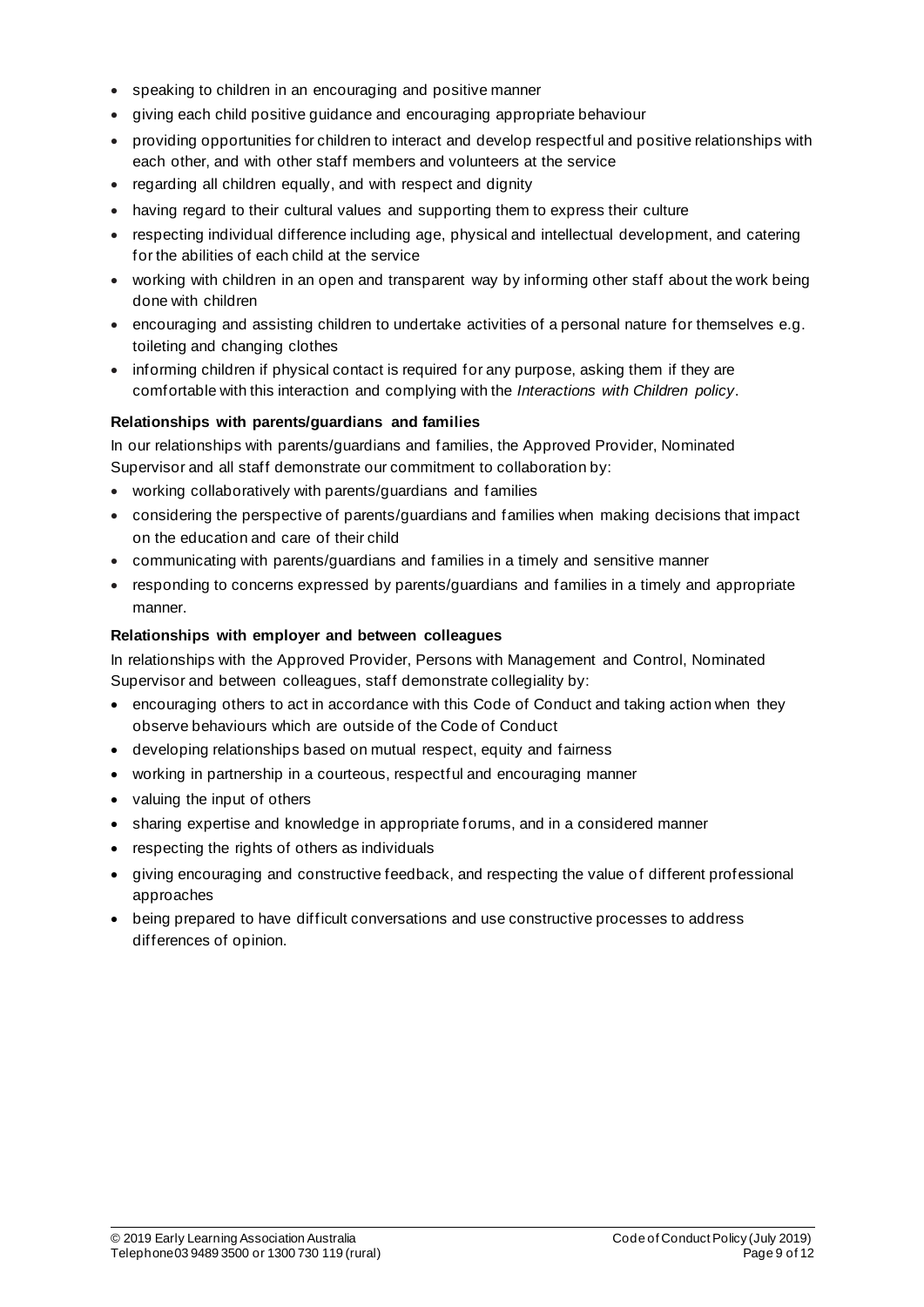## **ATTACHMENT 2 Code of Conduct Policy Acknowledgement for staff**

I hereby acknowledge that on[Date], I received a copy of the *Code of Conduct Policy* for Hughesdale Kindergarten.

I have read the policy and I understand its contents.

I commit to abiding by the Code of Conduct and fulfilling my responsibilities as outlined in this policy whilst working at Hughesdale Kindergarten.

I understand that the Approved Provider will address any breach of this policy, and that any *serious* breach could lead to disciplinary or legal action.

| Signature         | Name (please print) | Date |
|-------------------|---------------------|------|
| Witness signature | Name (please print) | Date |

Thank you for your contribution to making Hughesdale Kindergarten an open, safe, welcoming and friendly environment.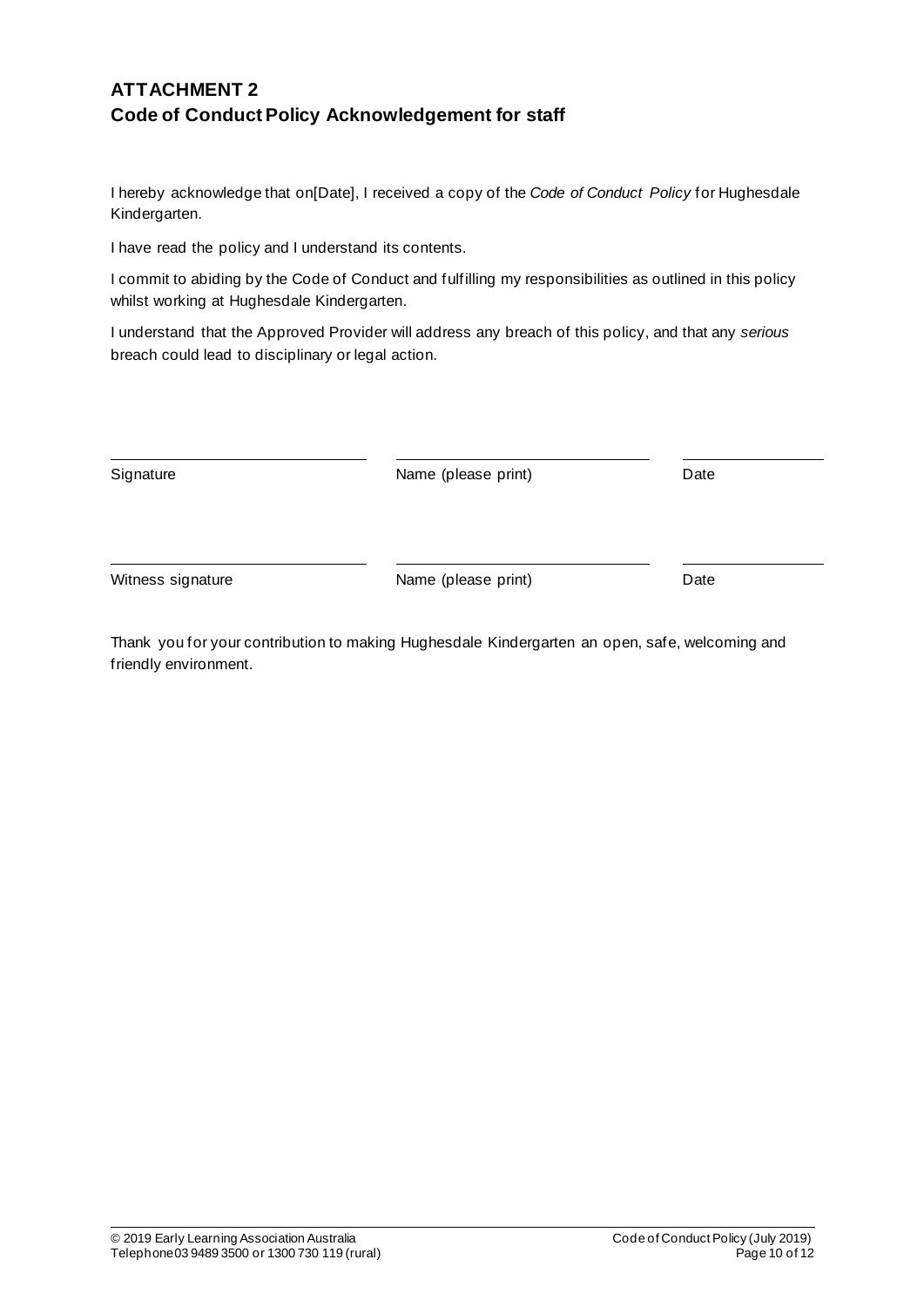## **ATTACHMENT 3**

## **Code of conduct for parents/guardians, students, volunteers, contractors and visitors**

I commit to contributing to creating an environment at Hughesdale Kindergarten that:

- respects the rights of the child and values diversity
- acknowledges the vulnerability of Aboriginal children, children from a culturally and linguistically diverse background and children with a disability and has zero tolerance of discrimination
- maintains a duty of care (refer to *Definitions*) towards all children at the service
- is committed to the safety and wellbeing of each child at the service
- is committed to the safety and wellbeing of all staff at the service
- provides a safe and secure environment for all at the service
- provides an open, welcoming environment in which everyone's contribution is valued and respected
- is committed to communicating openly and honestly
- is committed to continually learning how to be inclusive and respectful of cultural needs
- encourages parents/guardians, volunteers, students and community members to sup port and participate in the program and activities of the service.

#### **Relationships with children**

In our relationships with children, I commit to:

- being a positive role model at all times
- encouraging children to express themselves and their opinions
- allowing children to undertake experiences that develop self -reliance and self-esteem
- maintaining a safe environment for children
- speaking to children in an encouraging and positive manner
- giving each child positive guidance and encouraging appropriate behaviour
- regarding all children equally, and with respect and dignity
- having regard to each child's cultural values
- respecting individual difference including age, physical and intellectual development, and catering for the abilities of each child at the service.

#### **Relationships with the Approved Provider, Persons with Management and Control, Nominated Supervisor, staff and others**

In my relationships with the Approved Provider, Nominated Supervisor, staff , other parents/guardians, volunteers and visitors I commit to:

- reading and abiding by the *Code of Conduct Policy*
- developing relationships based on mutual respect
- working in partnership in a courteous, respectful and encouraging manner
- valuing the input of others
- sharing our expertise and knowledge in a considered manner
- respecting the rights of others as individuals
- giving encouraging and constructive feedback, and respecting the value of different professional approaches
- respecting the privacy of children and their families and only disclosing information to people who have a need to know as required under the Privacy and Confidentiality policy
- following the directions of staff at all times
- treating the kindergarten environment with respect
- raising any concerns, including concerns about safety, as soon as possible with staff to ensure that they can be resolved efficiently
- raising any complaints or grievances in accordance with the *Complaints and Grievances Policy.*